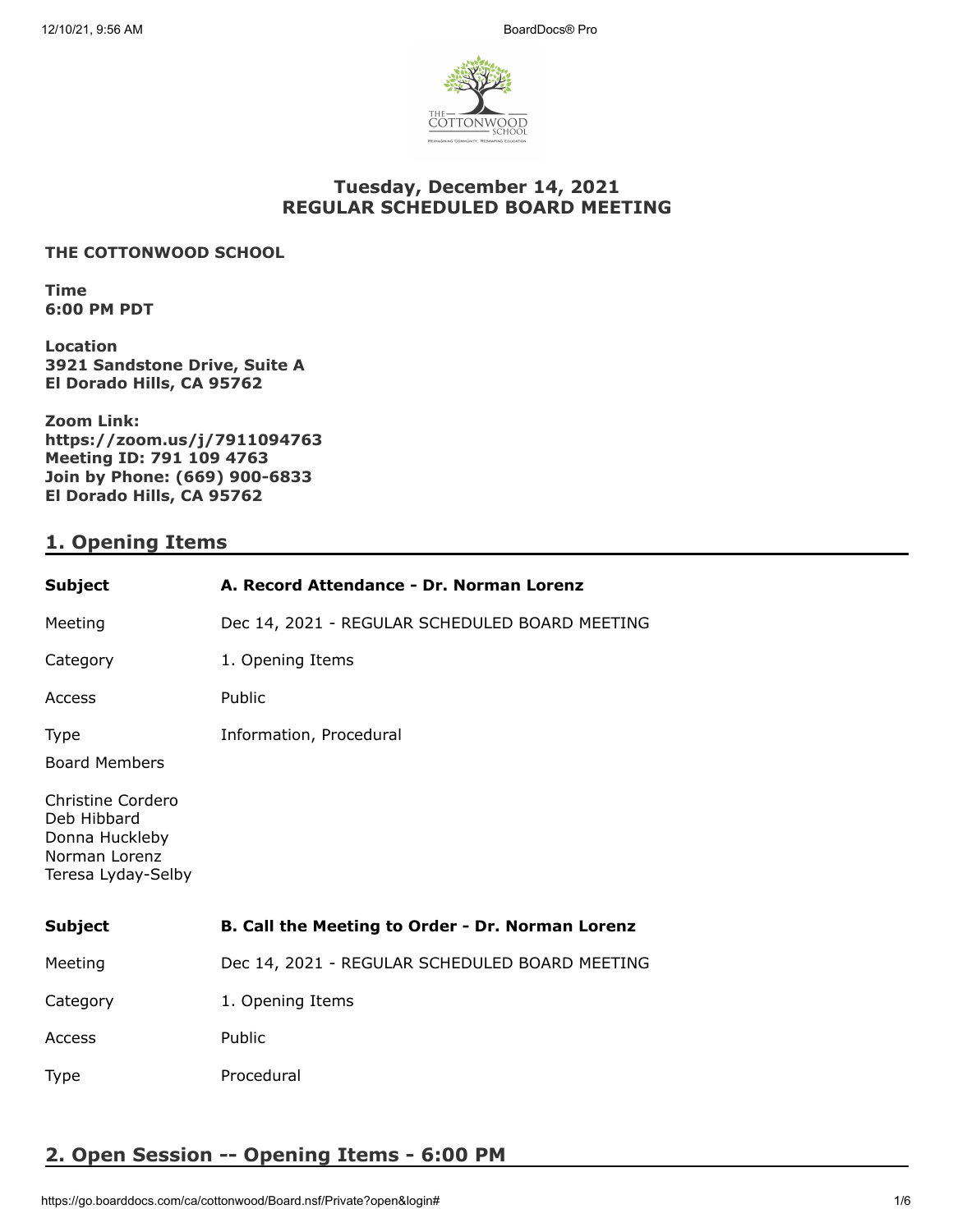| Subject     | A. Approval of the Agenda                      |
|-------------|------------------------------------------------|
| Meeting     | Dec 14, 2021 - REGULAR SCHEDULED BOARD MEETING |
| Category    | 2. Open Session -- Opening Items - 6:00 PM     |
| Access      | Public                                         |
| <b>Type</b> | Action                                         |

Recommended Action Motion to approve the agenda. Second, roll call vote.

Roll Call Vote:

Christine Cordero Deb Hibbard Donna Huckleby Norman Lorenz Teresa Lyday-Selby

| Subject | <b>B. Board Finding AB361</b> |
|---------|-------------------------------|
|---------|-------------------------------|

Meeting Dec 14, 2021 - REGULAR SCHEDULED BOARD MEETING

Category 2. Open Session -- Opening Items - 6:00 PM

Access Public

Type Action

Recommended Action Motion for Board Approval of Findings to Conduct Virtual Meetings Pursuant to AB 361. Second, roll call vote.

#### **SUBMITTED BY:** Ann Buxton **PRESENTING TO THE BOARD:** Ann Buxton

**ESTIMATED TIME OF ITEM:** 5 minutes

### **BACKGROUND AND SUMMARY (overview):**

During times of crisis or emergency, it is essential that public agencies are able to continue to provide critical services to the public. Assembly Bill 361 (Rivas), which will allow public agencies to meet remotely, as they do now under the Governor's Executive Orders related to COVID-19.

- While maintaining transparency and public access, local agencies, schools, would be able to meet remotely during a declared state of emergency
- While agencies would still be required to post agendas and meeting information, agencies would not be required to post meeting notices and/or agendas in physical locations when remotely meeting during an emergency
- While the public must continue to have access to the remote meeting and provided the ability to make a public comment, agencies would not be required to make all remote meeting sites accessible to the public, nor include the remote location details in the meeting notice or agenda during a declared state of emergency
- Additionally, agency board members would not be required to be at remote sites within the territorial bounds of the agency during a declared state of emergency

Roll Call Vote: Christine Cordero Deb Hibbard Donna Huckleby Norman Lorenz Teresa Lyday-Selby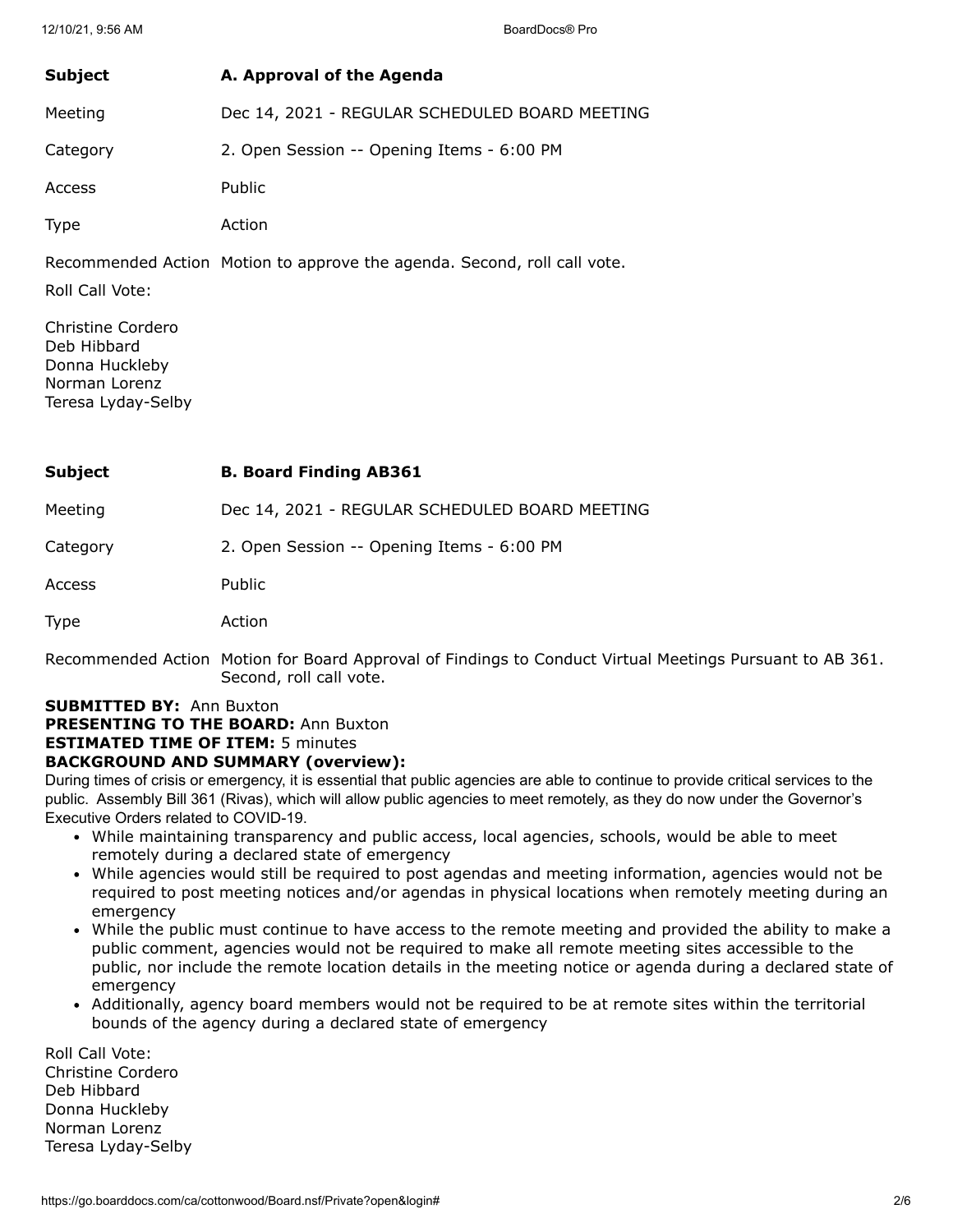File Attachments [AB 361.pdf \(120 KB\)](https://go.boarddocs.com/ca/cottonwood/Board.nsf/files/C9ALZA58F2CF/$file/AB%20361.pdf)

| Subject     | <b>C. Public Comments</b>                      |
|-------------|------------------------------------------------|
| Meeting     | Dec 14, 2021 - REGULAR SCHEDULED BOARD MEETING |
| Category    | 2. Open Session -- Opening Items - 6:00 PM     |
| Access      | <b>Public</b>                                  |
| <b>Type</b> | Information, Procedural                        |

Public comment rules: Members of the public may address the Board on agenda or non-agenda items through the teleconference platform, Zoom. Zoom does not require the members of the public to have an account or login. Please either utilize the chat option to communicate with the administrative team your desire to address the board or simply communicate orally your desire to address the board when the board asks for public comments. Members of the public are permitted to comment on both non-agenda item matters and agenda item matters when public comment is called. Speakers may be called in the order that requests are received. We ask that comments are limited to 2 minutes each, with no more than 15 minutes per single topic so that as many people as possible may be heard. If a member of the public utilizes a translator to address the board, those individuals are allotted 4 minutes each. If the board utilizes simultaneous translation equipment to allow the board to hear the translated public testimony simultaneously, those individuals are allotted 2 minutes each. By law, the Board is allowed to take action only on items on the agenda. The Board may, at its discretion, refer a matter to school staff or calendar the issue for future discussion.

| <b>Subject</b>                  | <b>D. Approve Minutes</b>                                                                                                          |
|---------------------------------|------------------------------------------------------------------------------------------------------------------------------------|
| Meeting                         | Dec 14, 2021 - REGULAR SCHEDULED BOARD MEETING                                                                                     |
| Category                        | 2. Open Session -- Opening Items - 6:00 PM                                                                                         |
| Access                          | Public                                                                                                                             |
| Type                            | Action                                                                                                                             |
|                                 | Recommended Action Motion to Approve Minutes for November 30, 2021, Regular Board Meeting as<br>presented. Second, roll call vote. |
| <b>SUBMITTED BY: Ann Buxton</b> |                                                                                                                                    |

# **PRESENTING TO THE BOARD: ESTIMATED TIME OF ITEM:** 2 minutes **BACKGROUND AND SUMMARY (overview):**

Roll Call Vote: Christine Cordero Deb Hibbard Donna Huckleby Norman Lorenz Teresa Lyday-Selby

File Attachments [Minutes November 30, 2021\\_REGULAR SCHEDULED BOARD MEETING.pdf \(61 KB\)](https://go.boarddocs.com/ca/cottonwood/Board.nsf/files/C9KNCE5DEE52/$file/Minutes%20November%2030%2C%202021_REGULAR%20SCHEDULED%20BOARD%20MEETING.pdf)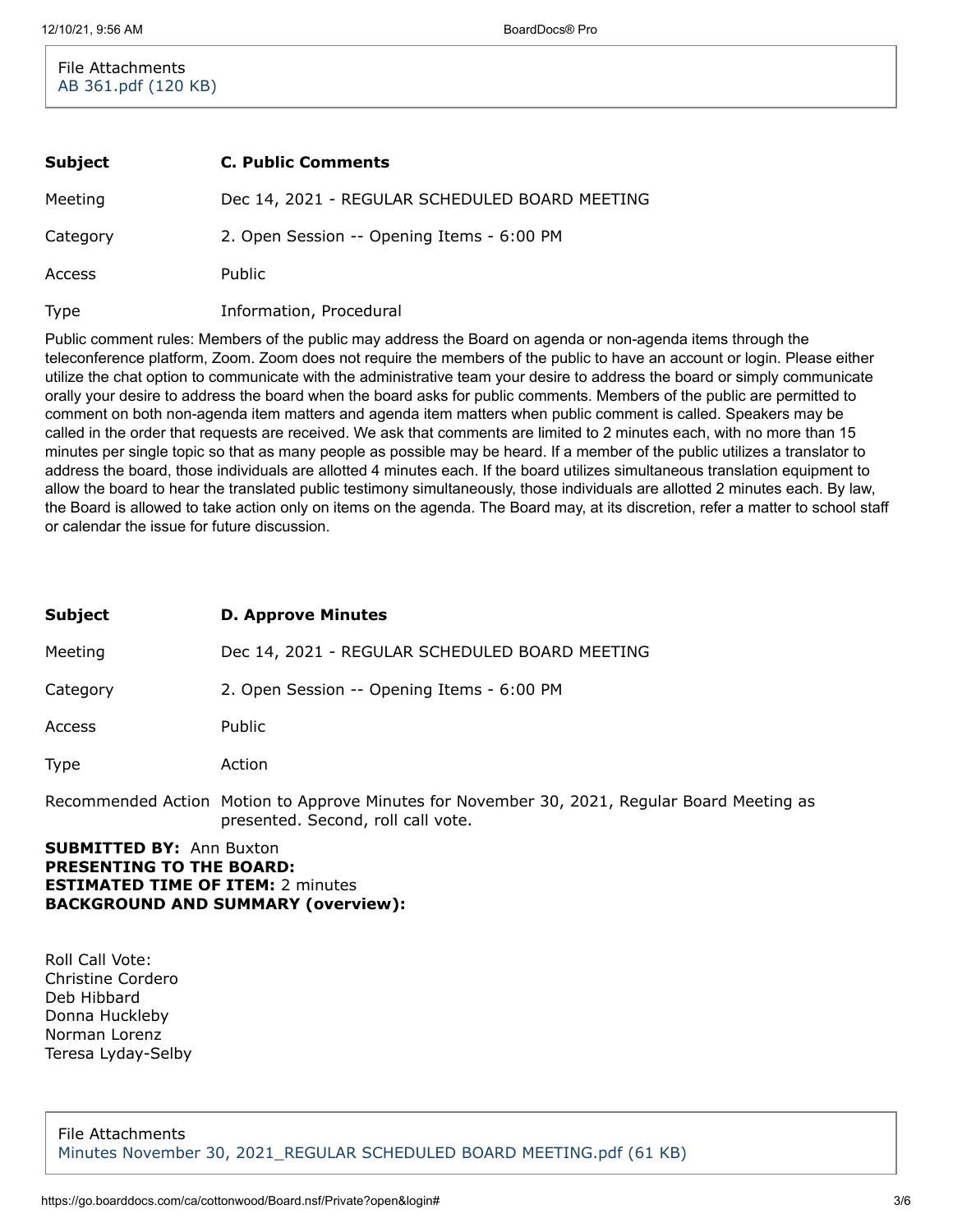| <b>Subject</b>                                                                  | <b>E. Executive Director's Report Cindy Garcia</b> |
|---------------------------------------------------------------------------------|----------------------------------------------------|
| Meeting                                                                         | Dec 14, 2021 - REGULAR SCHEDULED BOARD MEETING     |
| Category                                                                        | 2. Open Session -- Opening Items - 6:00 PM         |
| Access                                                                          | <b>Public</b>                                      |
| <b>Type</b>                                                                     | Information                                        |
| <b>SUBMITTED BY: Ann Buxton</b><br><b>DDECENTING TO THE ROADD:</b> Cindy Carcia |                                                    |

**PRESENTING TO THE BOARD:** Cindy Garcia **ESTIMATED TIME OF ITEM:** 15 minutes **BACKGROUND AND SUMMARY (overview):** There is no slide presentation.

### **3. Finance**

#### **Subject A. EDUCATOR EFFECTIVENESS Funds (2021−26) Block Grant Program**

Meeting Dec 14, 2021 - REGULAR SCHEDULED BOARD MEETING

Category 3. Finance

Access Public

Type Action

Recommended Action Motion to approve the Educator Effectiveness Block Grant as presented. Second, roll call vote.

SUBMITTED BY: Ann Buxton PRESENTING TO THE BOARD: Ann Buxton ESTIMATED TIME OF ITEM: 5 minutes BACKGROUND AND SUMMARY (overview):

The California Department of Education is allocating funds in the Educator Effectiveness Block Grant to provide professional learning and promote educator equity, quality, and effectiveness. To receive Educator Effectiveness Funds (EEF), LEAs must hold a public meeting of the school's Governing Board, followed by adoption in a subsequent public meeting before the December 30, 2021, deadline. Our Public Hearing was held on November 30, 2021. At this time The Cottonwood School would like the board to approve the Educator Effectiveness Block Grant as presented. Roll Call Vote: Christine Cordero Deb Hibbard Donna Huckleby Norman Lorenz Teresa Lyday-Selby

File Attachments [2021\\_Educator\\_Effectiveness\\_Block\\_Grant\\_Plan Final .pdf \(129 KB\)](https://go.boarddocs.com/ca/cottonwood/Board.nsf/files/C9AMD55870E4/$file/2021_Educator_Effectiveness_Block_Grant_Plan%20Final%20.pdf)

### **4. Operations**

### **Subject A. Acceleration Retention Policy**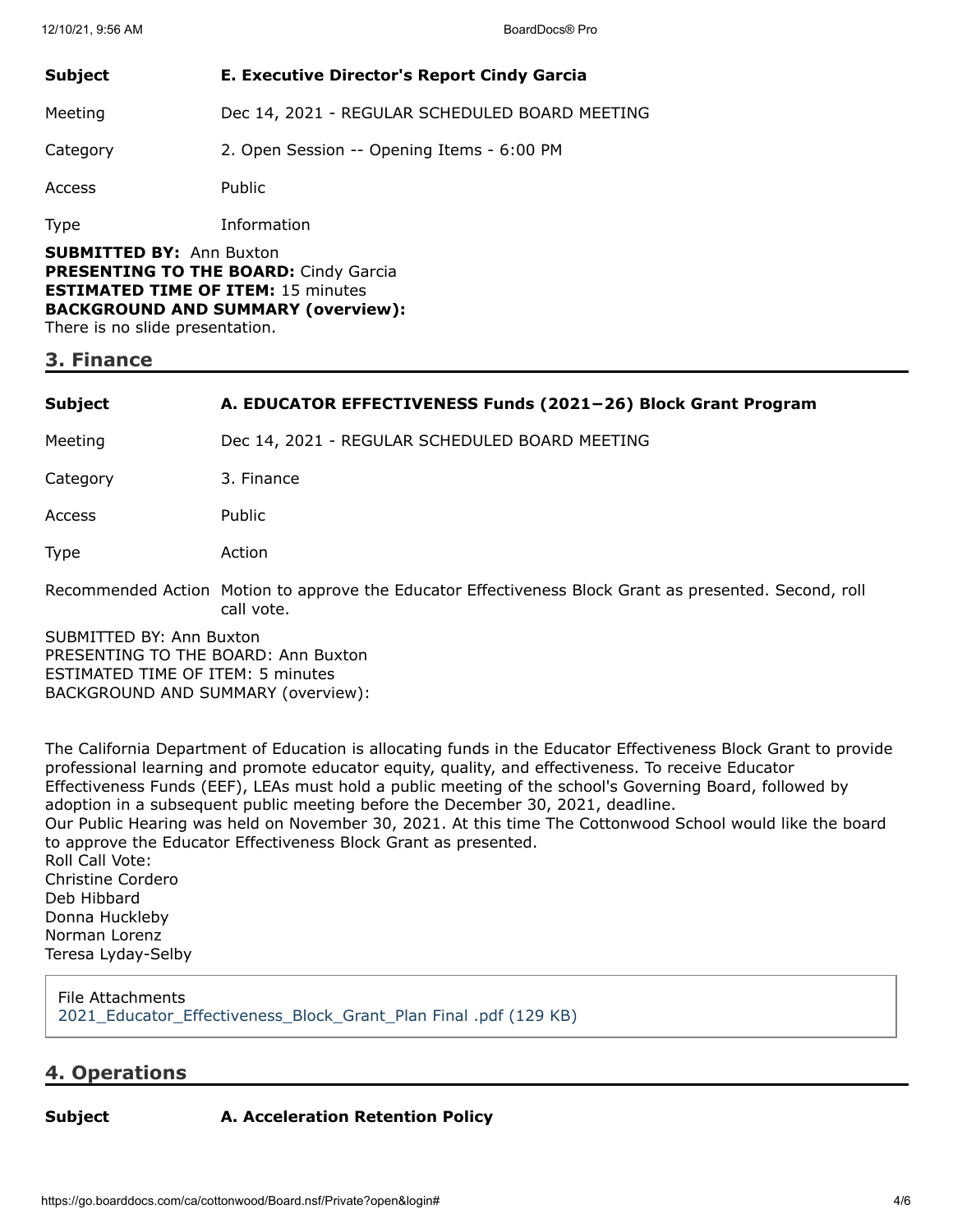12/10/21, 9:56 AM BoardDocs® Pro

Meeting Dec 14, 2021 - REGULAR SCHEDULED BOARD MEETING

Category 4. Operations

Access Public

Type Action

Recommended Action Motion to approve the Acceleration Retention Policy as presented. Second, Roll Call.

**SUBMITTED BY:** Ann Buxton **PRESENTING TO THE BOARD: Ann Buxton ESTIMATED TIME OF ITEM:** 5 minutes **BACKGROUND AND SUMMARY (overview):**

Roll Call Vote: Christine Cordero Deb Hibbard Donna Huckleby Norman Lorenz Teresa Lyday-Selby

File Attachments [TCS Acceleration and Retention Policy Final .pdf \(233 KB\)](https://go.boarddocs.com/ca/cottonwood/Board.nsf/files/C9JM9F5A2532/$file/TCS%20Acceleration%20and%20Retention%20Policy%20Final%20.pdf)

# **5. Closing Items**

| <b>Subject</b> | A. Board of Directors Comments & Requests      |
|----------------|------------------------------------------------|
| Meeting        | Dec 14, 2021 - REGULAR SCHEDULED BOARD MEETING |
| Category       | 5. Closing Items                               |
| <b>Access</b>  | <b>Public</b>                                  |
| <b>Type</b>    | Discussion                                     |

| <b>Subject</b> | <b>B. Announcement of the Next Regular Scheduled Board Meeting</b> |
|----------------|--------------------------------------------------------------------|
| Meeting        | Dec 14, 2021 - REGULAR SCHEDULED BOARD MEETING                     |
| Category       | 5. Closing Items                                                   |
| Access         | Public                                                             |
| <b>Type</b>    | Information                                                        |

January 25, 2022

- Open Session: 6:00 p.m.
- Closed Session: To follow if needed.